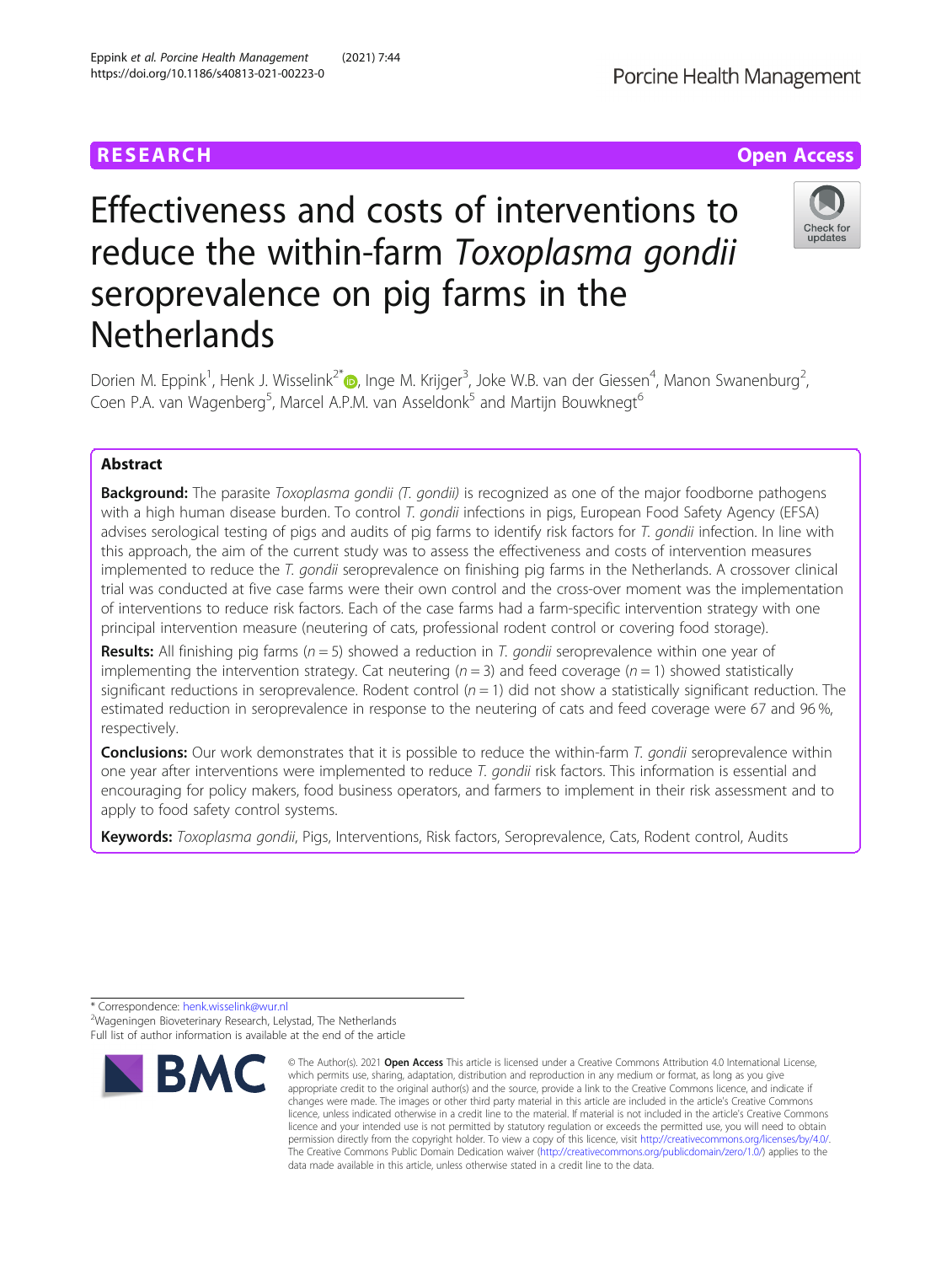### Background

Toxoplasma gondii (T. gondii) is an ubiquitous protozoan parasite capable of infecting virtually all warmblooded vertebrates throughout the world  $[1, 2]$  $[1, 2]$  $[1, 2]$  $[1, 2]$  $[1, 2]$ . It is an obligate intracellular organism belonging to the coccidian family. The parasite has a complex life cycle whereby Felidae (cats) function as the definitive host. Cats can shed millions of oocysts after a primary infection into the environment via their feces during a period of a few weeks [[1\]](#page-8-0). Intermediate hosts can become infected after ingesting soil, water or feed, contaminated with oocysts. After infection, oocysts transform into tachyzoites in the host. This life stage spreads throughout the host and eventually localizes primarily in neural and muscle tissue where it develops into tissue cyst bradyzoites. Intermediate hosts include (wild) animals such as birds and rodents, and also farm animals such as pigs. Humans can get infected via oocysts present on unwashed hands after gardening or infrequently cleaning the cat litter when oocysts are present, consuming raw or undercooked meat containing tissue cysts, food or water contaminated with oocysts, and to a lesser extend also by blood or organ transfusion or transplacental from mother to fetus. A T. gondii infection can cause severe symptoms in humans with immature or impaired immune systems such as fetuses or immunocompromised patients [[1\]](#page-8-0). In non-immunocompromised humans, a postnatal infection can cause ocular disease [\[3](#page-8-0)].

T. gondii is recognized as an important foodborne zoonosis, with a high global public health impact estimated at 1.20 million disabilities adjusted life years (DALYs) annually for congenital toxoplasmosis [\[4](#page-8-0)]. In 2015, T. gondii ranked fourth out of 24 foodborne parasites glo-bally [[5\]](#page-8-0). In Europe, *T. gondii* ranked second out of 23 foodborne parasites [[6\]](#page-8-0). Among the different food sources of animal origin, pork is seen as an important source for *T. gondii* infection [[7\]](#page-8-0). In the Netherlands, 12 % of human infections were attributed to consumption of pork meat  $[8]$  $[8]$ . Viable *T. gondii* parasites have been isolated from tissues and meat of pigs, both naturally and experimentally infected with  $T$ . gondii [\[1\]](#page-8-0).  $T$ . gondii infections in pigs are commonly asymptomatic, however, clinical signs can occur during the acute phase of infection  $[1]$  $[1]$ . The level of T. gondii infections in pig herds depends on the farming system, with outdoor access leading to a higher seroprevalence compared to only being held indoors  $[9-11]$  $[9-11]$  $[9-11]$  $[9-11]$ . The risk for *T. gondii* infections in pigs is associated with the presence of cats, occurrence of rodents, accessibility of cats and rodents to pig feed and water and the degree of cleaning and disinfection on the farm [\[12](#page-8-0)–[18\]](#page-8-0).

Given the high human disease burden associated with T. gondii, preventive interventions are needed, but so far no control in meat producing animals is being carried out since tissue cysts are not visible during meat inspection. To control T. gondii infections in the pork supply chain, the European Food Safety Authority (EFSA) has developed a set of epidemiological indicators combined with a package of recommended measures [[9\]](#page-8-0). Proposed measures are serological testing of pigs for T. gondii infections at the farms or slaughterhouse, and on farm audits for risk factors associated with a T. gondii infection. In line with the EFSA recommendations a large-scale private serological monitoring program was started in a pig slaughter company in the Netherlands in 2012. From every delivery of pigs to a slaughterhouse of the company blood samples were taken. The seroprevalence in these pig herds over farming systems, years, regions and seasons are described in Swanenburg et al. [\[11](#page-8-0)]. Using these data, farms with a high seroprevalence were identified. Intervention measures were needed to control T. gondii infections in these herds. However, information on the effectiveness and costs of intervention measures to control T. gondii infections in pigs on farms is scarce. This information is essential for policy makers, food business operators and farmers to implement in their risk assessment and to apply into food safety control systems. The aim of the current study was to assess the effectiveness and costs of intervention measures to reduce the T. gondii seroprevalence in the finishing pigs on farms in the Netherlands.

#### Results

#### Farm characteristics

Nine farmers were approached for this study, each farm with an estimated within farm seroprevalence > 10 % and a minimum of six deliveries in the previous running year, i.e. the selection period. Five farmers were willing to participate in the study. These five farms had 917 finishing pigs on average, with a range from 100 to 3,333 (Table [1](#page-2-0)). Two farms were managed conventionally, and three organically. Starting dates of the interventions ranged from 25 to 2017 to 1 March 2018. Taken together the results of all pigs from the five farms, 1,280 blood samples were analyzed during the two-year study period, of which 258 (20.2 %) tested positive for the presence of *T. gondii* antibodies.

#### Interventions implemented on each farm

The intervention strategy differed per farm and was selected by the project team after an initial visit. A specific, principal intervention measure was selected for each farm. On Farm 1, 2 and 3 stray cats were present at the farm during the initial farm visit (Table [2\)](#page-2-0). Therefore, at these farms the chosen principal intervention measure was neutering of all captured cats. At Farm 1 neutering took place on 25 August 2017: eight cats were neutered and two kittens were removed from the premises. The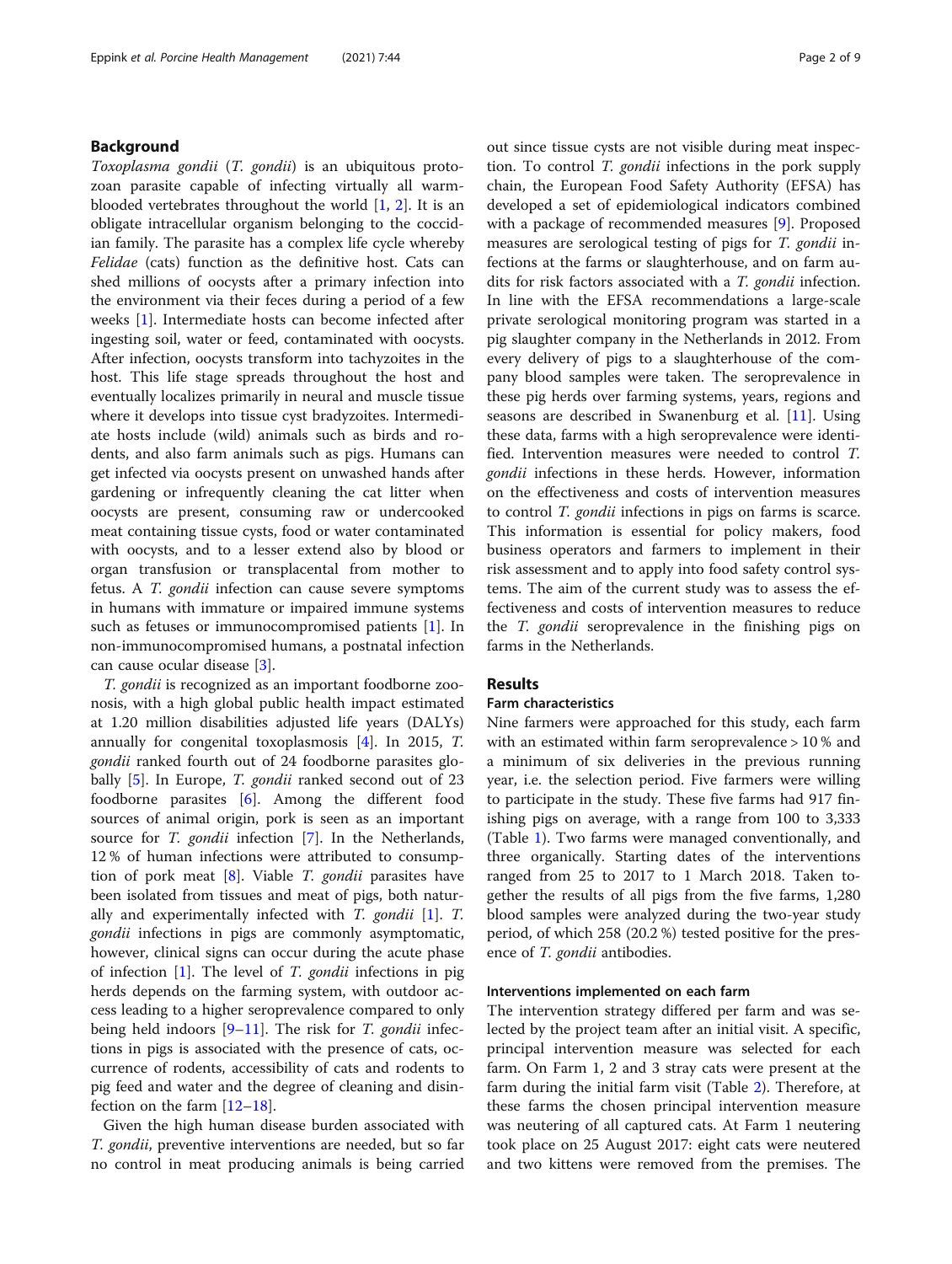<span id="page-2-0"></span>**Table 1** Farm characteristics and study data of the five pig farms participating in the intervention study

| Farm # Farm    | type                 | Farm size (#<br>finishing pigs) | Farm<br>system | Start date of<br>intervention<br>strategy | # Blood samples before<br>intervention (positive; total; %) | # Blood samples after<br>intervention (positive; total; %) |
|----------------|----------------------|---------------------------------|----------------|-------------------------------------------|-------------------------------------------------------------|------------------------------------------------------------|
|                | Finisher             | 3333                            |                | Conventional 25 Aug. 2017                 | 138 ; 278 ; 50                                              | 65;320;20                                                  |
| $\overline{2}$ | Breeder-<br>Finisher | 600                             | Organic        | 15 Nov. 2017                              | $16$ ; $150$ ; $11$                                         | 1; 126; 1                                                  |
| $\overline{3}$ | Finisher             | 200                             | Organic        | 28 Dec. 2017                              | $6:83:7^{a}$                                                | 4:96:4                                                     |
| $\overline{4}$ | Finisher             | 100                             | Organic        | 1 Dec. 2017                               | 6:48:13                                                     | 2:24:8                                                     |
| 5.             | Finisher             | 350                             | Conventional   | 1 Mar. 2018                               | 12:71:17                                                    | 6:47:13                                                    |

<sup>a</sup>Due to the fact that the date of selection and the start date of the actual intervention strategy differed the estimated with-in farm seroprevalence turned out to be < 10 % for one farm in the year before the start of the implementation of the intervention strategy

cross over date on Farm 2 was 15 November 2017: seven cats were neutered. On Farm 3 seven cats were neutered at 28 December 2017). Farm 4 showed the lowest score in the initial visit with the Hazard Analysis Critical Control Points (HACCP) based questionnaire on the risk factor presence of rodents (Table 2; 30 %). Traces of rodents were observed in and outside the stables and professional rodent control was not in place (Figure [S2](#page-7-0)). Therefore, implementation of professional rodent control was selected as the principal intervention measure (starting 1 December 2017: 24 visits per year and two periods of one week camera surveillance to provide the farmer insight into the presence of rodents). On Farm 5, the principal intervention measure was the implementation of a covered storage for the whey that was put in place on 1 March 2018. Although there were stray cats present (Table 2), it was decided, for practical reasons, to select feed coverage as the farm's principal intervention measure, because the farmer had built the new storage. The covered storage was a completely sealed off plastic barrel placed in the week of the initial farm visit (Figure [S3\)](#page-7-0). During the intervention period some farms also implemented other intervention measures in addition to the principal intervention measure, e.g. the placement of a new door and paving a trench silo on Farm 1 (Tables 2 and [3,](#page-3-0) Figure [S1](#page-7-0)).

#### Efficacy of principal intervention measures

Figure [1](#page-4-0) shows the development of the percentage of positive serum samples for T. gondii antibodies in the finishing pigs delivered by each of the five farms to the slaughter house. All farms showed a reduction in the percentage positive serum samples one year within the start of the implementation of the intervention strategy. In comparison the average percentage of positive serum samples for all pigs delivered to the slaughterhouse during the two-year study period stayed approximately the same (1.6 %).

For two of the three principal intervention measures, a statistically significant association with T. gondii seroprevalence was found ( $p = 0.05$ ; Table [4\)](#page-4-0). This resulted in an estimated reduction in seroprevalence of 67 % for cat neutering and 96 % for feed coverage.

Results of the HACCP based questionnaire, which was used at quarterly evaluation moments, showed in general a good compliance with the chosen intervention strategy by the participating farmers. All farms had a higher score at the end of the intervention period than at the initial farm visit for the risk factor related to the selected principal intervention measure (Table 2). For example, on Farm 1 the intervention strategy was neutering of cats with the related topic of the questionnaire 'Presence of cats'. At the start of the study period, the farm scored zero out of five points on this topic  $(= 0\%)$ 

| <b>Topic</b>                   | Farm 1 (first visit; final visit) | Farm 2 (first visit;<br>final visit) | Farm 3 (first visit;<br>final visit) | Farm 4 (first visit;<br>final visit) | Farm 5 (first visit;<br>final visit) |
|--------------------------------|-----------------------------------|--------------------------------------|--------------------------------------|--------------------------------------|--------------------------------------|
| General farm<br>biosecurity    | 28:28                             | 22:28                                | 33:33                                | 17:17                                | 28:28                                |
| Supply of pigs                 | 33;50                             | 67:67                                | 50:50                                | 33:33                                | 83:83                                |
| Outdoor access                 | 100:100                           | 67:67                                | 67:67                                | 67:67                                | 100:100                              |
| Presence of cats               | 0:40                              | 0;40                                 | 0;40                                 | 80;80                                | 0:0                                  |
| Feed supply                    | 58:67                             | 83;83                                | 83:83                                | 75:75                                | 67;75                                |
| Water supply                   | 50:50                             | 75:75                                | 75:75                                | 75:75                                | 75:75                                |
| Pest control and<br>prevention | 60:70                             | 40:45                                | 35:70                                | 30:35                                | 45:45                                |

Table 2 Results of the questionnaire (percentage of total points) before and after implementation of the intervention strategy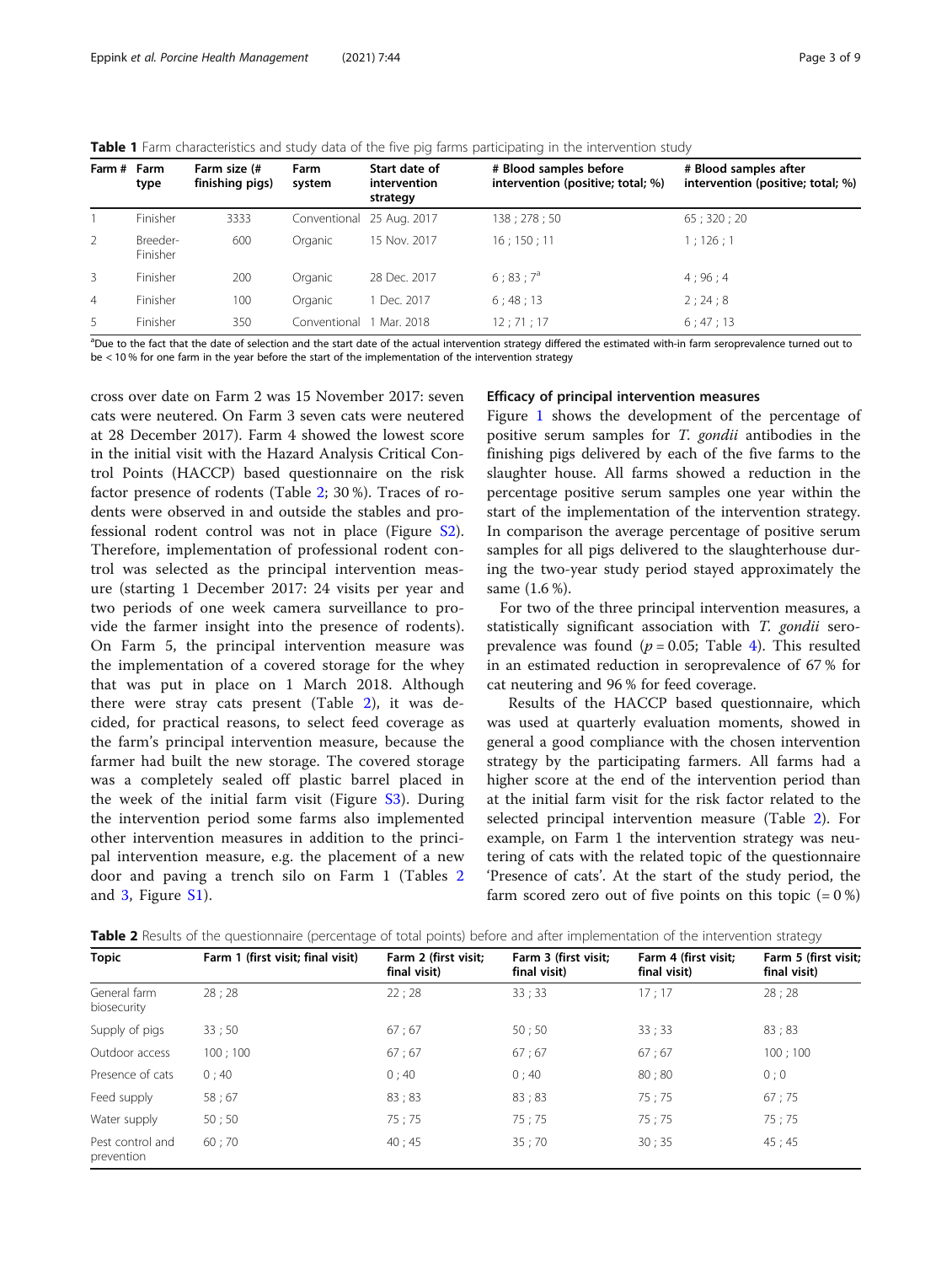#### <span id="page-3-0"></span>**Table 3** Costs of interventions implemented on the five pig farms to control T. gondii infections

|                | Farm # Intervention measure <sup>a</sup>                                                                                             | One-off<br>expenses | Labor<br>(hours) | <b>Total one-off Monthly</b><br>expensesb | expenses | <b>Estimated</b><br>annual costs<br>$\epsilon$ 25 |
|----------------|--------------------------------------------------------------------------------------------------------------------------------------|---------------------|------------------|-------------------------------------------|----------|---------------------------------------------------|
|                | PIM Sterilizing eight cats                                                                                                           | €115                |                  | €115                                      |          |                                                   |
|                | OM Improving rodent control by a professional company visiting the<br>farm every six weeks (including inside the stable)             |                     |                  |                                           | €200     | €2400                                             |
|                | OM Placing a new door in the stable to prevent mice and rats from<br>entering                                                        | €1000               |                  | €1000                                     |          | €131                                              |
|                | OM Paving trench silo and tidying up between pig stables                                                                             | €2000               | 80               | €4265                                     |          | 237                                               |
|                | Total                                                                                                                                | €3115               | 80               | €5380                                     | €200     | €2792                                             |
| 2              | PIM Sterilizing seven cats                                                                                                           | €420                |                  | €420                                      |          | €91                                               |
|                | OM Placing a rattrap                                                                                                                 | €36                 |                  | €36                                       |          | €5                                                |
|                | OM Implementing fly control by using predatory flies and wasps (only<br>during the summer every 5 weeks, in total 7 times)           |                     |                  |                                           | €310     | €3714                                             |
|                | OM Placing boot cleaners and using new boots                                                                                         | €126                |                  | €126                                      |          | €16                                               |
|                | Total                                                                                                                                | €582                |                  | €582                                      | €310     | €3827                                             |
| 3              | PIM Sterilizing seven cats                                                                                                           | €505                | 11               | €801                                      |          | €178                                              |
|                | OM Improving rodent control by placing poison boxes inside and traps<br>outside every four to six weeks                              |                     |                  |                                           | €101     | €1212                                             |
|                | Total                                                                                                                                | €505                | 11               | €816                                      | €101     | €1390                                             |
| $\overline{4}$ | PIM Improving rodent control by a professional company visiting the<br>farm every two to three weeks (including camera surveillance) |                     |                  |                                           | €240     | €2880                                             |
|                | OM Placing a lid on feeding cart <sup>c</sup>                                                                                        |                     |                  |                                           |          |                                                   |
|                | OM Cleaning pig stables <sup>c</sup>                                                                                                 |                     |                  |                                           |          |                                                   |
|                | Total                                                                                                                                |                     |                  |                                           | €240     | €2880                                             |
| 5              | PIM Implementing a new storage for whey feed                                                                                         | €4500               |                  | €4500                                     |          | €362                                              |
|                | Total                                                                                                                                | €4500               |                  | €4500                                     |          | €362                                              |

All costs mentioned are excl. VAT

<sup>a</sup> PIM principal intervention measure, OM other intervention measure<br><sup>b</sup>l abor is valued at £28.31 per bour [10]

<sup>b</sup>Labor is valued at €28.31 per hour [\[19](#page-8-0)]

No data on expenses received from the farmer

and at the end the farm scored two out of five points (= 40 %).

#### Expenses and annual costs of interventions

Total one-off costs of interventions varied between the farms from  $\epsilon$ 600 to  $\epsilon$ 5,300 per farm, of which the largest part consisted of expenditures on equipment or services and a lesser part on own labor (Table 3). Neutering of cats only required one-off expenses varying from  $£115$ to €600 per farm, depending on the number and sex of the cats. Monthly expenses of improved rodent and pest control varied from €100 to €300 per farm. The investment in a new whey storage amounted  $€4,500$ . The total estimated annual costs for *T. gondii* risk factors reduction varied from around  $\epsilon$ 350 to  $\epsilon$ 4,000. Monthly recurring expenses for controlling pests such as rodents and flies made up between 85 and 100 % of the annual costs.

#### **Discussion**

This study aimed to examine the effectiveness and costs of intervention measures on pig farms to reduce the T. gondii seroprevalence in finishing pigs. Each of the five farms followed in this study had a farm-specific intervention strategy with one principal intervention measure. All farms showed a reduction in percentage of positively tested samples for T. gondii antibodies one year after implementation of the intervention strategy. The interventions aimed at reducing cats and improved feed coverage showed statistically significant reductions in seroprevalence. The intervention aimed at rodent control did not show a statistically significant reduction. The estimated reduction in seroprevalence of the neutering of cats and feed coverage were 67 and 96 %, respectively. All together, these results show that it is possible to reduce the within-farm *T. gondii* seroprevalence within one year after implementing interventions to reduce specific T. gondii risk factors.

On three farms (1, 2 and 3) neutering of cats was decided to be the principal intervention measure because of the presence of cats at these farms. Since cats are the definitive host of T. gondii and they spread T. gondii oocysts in the environment, specific interventions to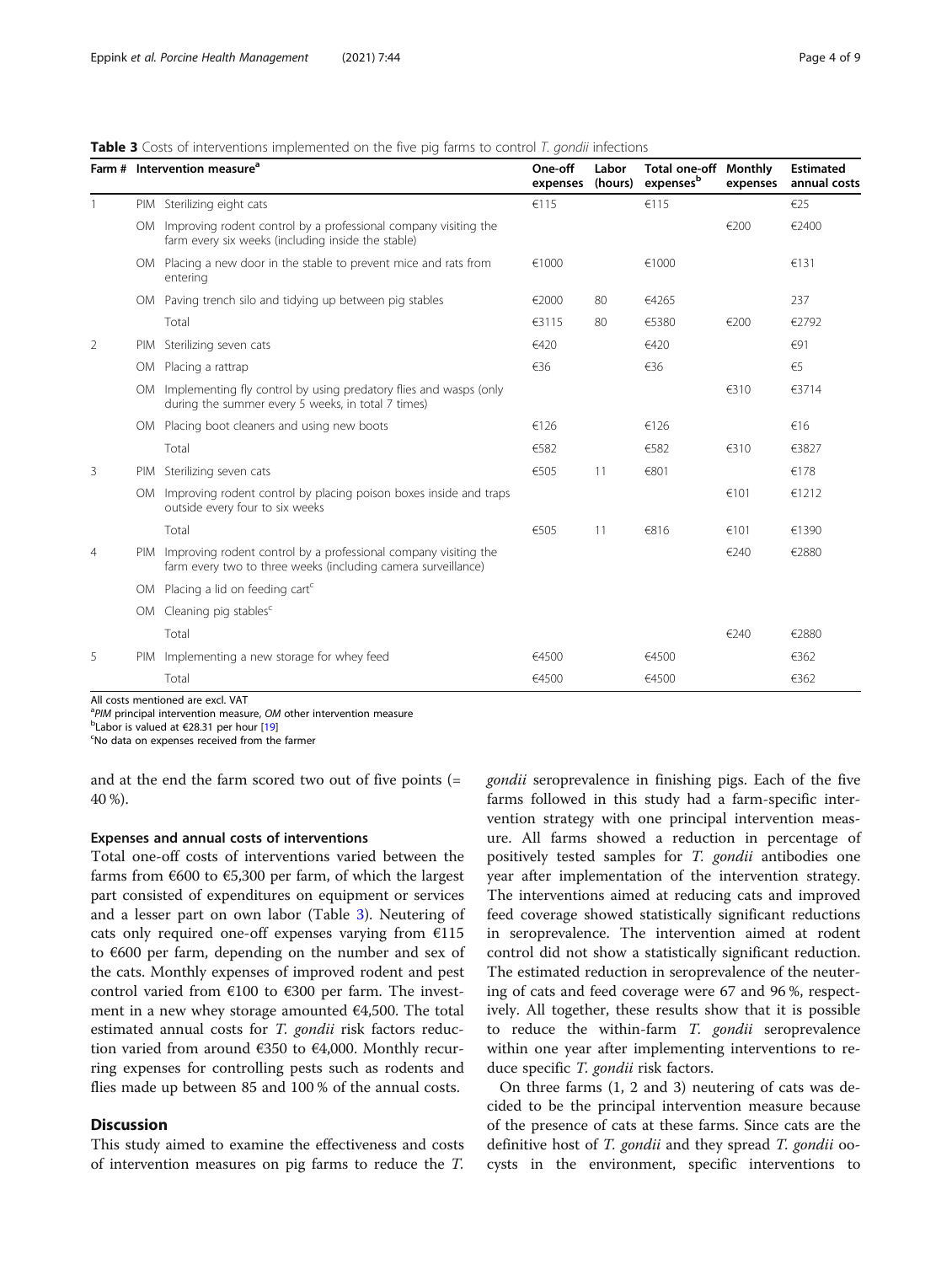<span id="page-4-0"></span>

reduce the presence of cats on pig farms belong to the primary intervention methods of interest. A significant reduction in seroprevalence on the three farms was observed ( $p = 0.05$ ) and it was concluded that neutering of cats resulted in a reduced exposure of pigs to T. gondii within one year. These results are in agreement with earlier results from Mateus Pinilla et al. [\[20](#page-8-0)], who showed that administration of an oral T. gondii live vaccine to cats on pig farms also leads to a decrease in T. gondii seroprevalence. Although vaccination of cats seems to be as successful as neutering of cats to decrease the T. gondii seroprevalence on pig farms, vaccination of cats is currently not feasible due to the non-availability of such a vaccine. Moreover, although promising results were obtained with an oral live vaccine [\[20](#page-8-0)], commercial production of this vaccine was discontinued because the vaccine needs to be kept frozen, has a short shelf life, high costs, and the lack of interest by cat owners for this vaccine [[21\]](#page-8-0).

Neutering cats was used in this study to reduce the presence of young cats, because they pose the highest

risk of spreading oocysts in the environment. Most cats are infected with  $T.$  gondii as juveniles  $[19]$  $[19]$ , even suckling kittens were found to be shedding oocysts [\[22](#page-8-0)]. Cats only spread T. gondii in their feces for 1–3 weeks following the first episode of infection and they become immune to re-shedding of oocysts [\[21\]](#page-8-0). Therefore, we decided on neutering to reduce the birth of kittens on the farm as an intervention. This is also socially more acceptable for cat owners than culling of the cats present on the farm. A drawback of this approach can be that farmers need to be attentive to the number of cats present on the farm and which cats are neutered, because stray cats can also have kittens in the direct surroundings of the farm.

After neutering of the cats at the farms, within one year a significant reduction in T. gondii seroprevalence in slaughter pigs was observed. This reduction could be caused by the neutering, because it would take about 45 weeks, roughly calculated, to observe such a reduction. The pregnancy period of a cat is typically 65 days (9 weeks), the average age of kittens when they start with

Table 4 Seroprevalence results per principal intervention measure for the five pig farms during the intervention period

| Principal intervention measure | Farm #  | Odds Ratio (95% CI)        | Reduction in seroprevalence (%) |
|--------------------------------|---------|----------------------------|---------------------------------|
| Cat neutering                  | l, 2, 3 | $0.33(0.22 - 0.45)$        | 67 % (55% – 78%)                |
| Professional rodent control    |         | $3.00(0.13 - 14.60)$       | n.a. <sup>d</sup>               |
| Feed coverage                  |         | $0.04$ ( $-\infty$ - 0.23) | $96\% (77\% - 100\%)$           |

<sup>a</sup>The estimated reduction in seroprevalence was only calculated for the intervention measure where the OR 95% confidence interval did not include 1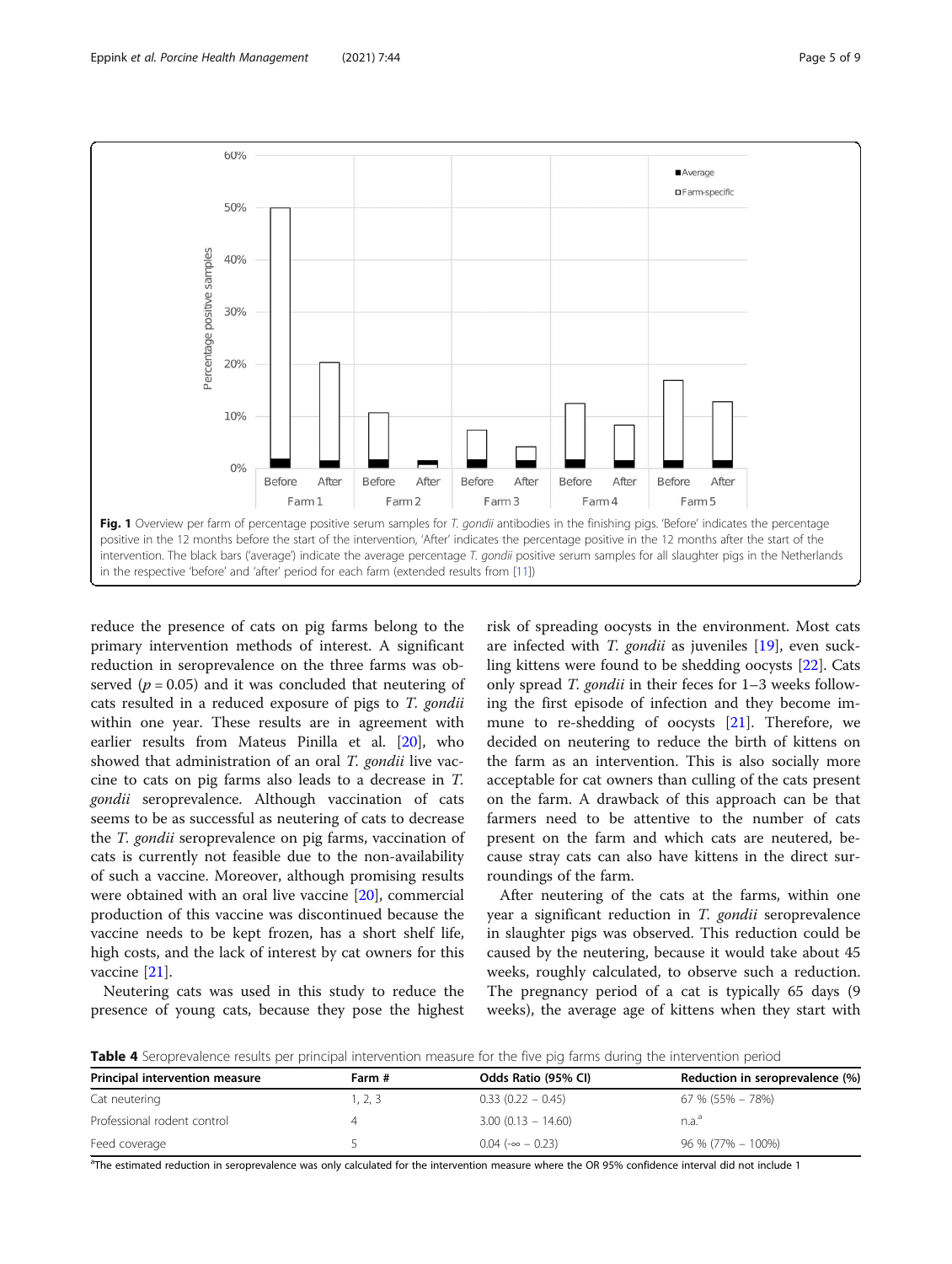shedding oocysts is most probably within 10 weeks of age and the fattening period of the slaughter pigs is 26 weeks. However, the ability of oocysts to survive for a long time in the environment can increase the time before the reduction in seroprevalence due to the neutering of cats can be observed.

On one farm (Farm 4, organic) professional rodent control was applied as the principal intervention measure. However, we did not find a significant contribution of this intervention measure to the reduction of T. gondii seroprevalence on this farm. This is not in line with expectations, because the presence of rodents is seen as a risk factor for *T. gondii* infections in pig herds, especially on organic farms. Mice and rats can be infected with *T. gondii* or carry *T. gondii* oocysts with them and spread this in the environment of the pigs [[23\]](#page-8-0). Furthermore, results from a Dutch study on application of rodent control on pig farms showed that rodent control was successful in reducing the *T. gondii* seroprevalence in pigs [\[24](#page-8-0)]. That we did not find an impact of rodent control in our study could possibly be because rodents were not the main cause of exposure to T. gondii on this farm or the intervention period of one year is too short to observe an effect (in contrast to the cat neutering intervention measure, as discussed above). Alternatively, the professional rodent control in itself might have been insufficient or because effective rodent control might requires additional efforts by the farmer and farm personnel. Regarding the latter, the periodically completed HACCP-based questionnaire showed no improvement of general farm biosecurity by the farmer during the intervention year and that the unfavorable circumstances inside and outside the stables facilitating access of rodents to stables remained unchanged. This could suggest that application of professional rodent control in itself might not always be enough to reduce T. gondii seroprevalence in pigs. Previous research from Krijger et al. [[25\]](#page-8-0) also found that rodent control was more efficient and effective when using integrated pest management. In addition, rodent control is also important to prevent other diseases such as Trichinella infections in pigs and therefore it should always be implemented.

Coverage of feed is also determined as a preventive factor for *T. gondii* infections in pig herds [\[18](#page-8-0)]. In the current study, the efficacy of feed coverage was estimated at 96 % (76–100 %) reduction in seroprevalence based on a single farm. Although the percentage in seroprevalence reduction on this farm (Farm 5) was 4 % (from 17 to 13 %), the six positive samples after the intervention had started were collected from a single delivery 13 days after the feed was covered. Therefore, these positive samples received less weight in the statistical analyses, resulting in the statistically significant reduction. The farm changed the storage for dairy cow whey used as feed for pigs from an open tank to a new and completely closed tank. Recently Dubey et al. [[26](#page-8-0)] concluded in a review that there is no evidence for the excretion of viable *T. gondii* in cow's milk. Thus, the whey was probably contaminated with T. gondii by rodents or cats, rather than through the cow's milk. Therefore, preventing rodents or cats to access feed storages can be a valuable intervention measure to control T. gondii infections in pigs.

In this study we used the T. gondii seroprevalence in slaughter pigs of 26 weeks of age to assess the effectiveness of the principal intervention measures. However, T. gondii seroprevalence can vary over seasons and over years [\[11](#page-8-0)]. Therefore, we compared the results of the five farms with the development in T. gondii seroprevalence of slaughter pigs of other farms in the Netherlands. This showed that the observed decrease in seroprevalence was specific to these farms and not influenced by seasonal and yearly variations.

During visits at the farms, pig farmers were neither discouraged nor prohibited to implement other intervention measures which could reduce T. gondii seroprevalence. Any other intervention measures that were implemented were recorded in the HACCP-based questionnaire. However, the statistical power provided by these observations was too low to properly distinguish the effects of the different intervention measures. The observed reduction in seroprevalence on a farm was fully attributed to the principal intervention measure implemented on that farm. This might have resulted in an overestimation of the effect of the principal intervention measures.

The efficacy of cat neutering was estimated at 67 % reduction in seroprevalence and associated average costs were around €100 per year per farm. However, because other interventions were also implemented on each farm simultaneously, the total annual average costs amounted to  $\epsilon$ 2,670 per year per farm. Van Asseldonk et al. [[27](#page-8-0)] estimated that interventions with 67 % efficacy are costeffective when the annual costs are less than around €4,000, at a value for a DALY of  $€50,000$ . For feed coverage, efficacy was estimated at 96 % reduction in seroprevalence and associated costs at €360 per year on Farm 5. This was the only intervention implemented on this farm. Interventions with 96 % efficacy were estimated to be cost-effective when annual costs are less than around  $€5,800$ . This suggests that implementation of cat neutering and feed coverage to control T. gondii infections in finishing pigs on the farms in our study was cost-effective at macro level. Although it is of interest at macro level, this could not be the case for individual farmers. A *T. gondii* infection does not impact performance nor does it lead to carcass condemnation. This means that a pig farmer does not have a direct economic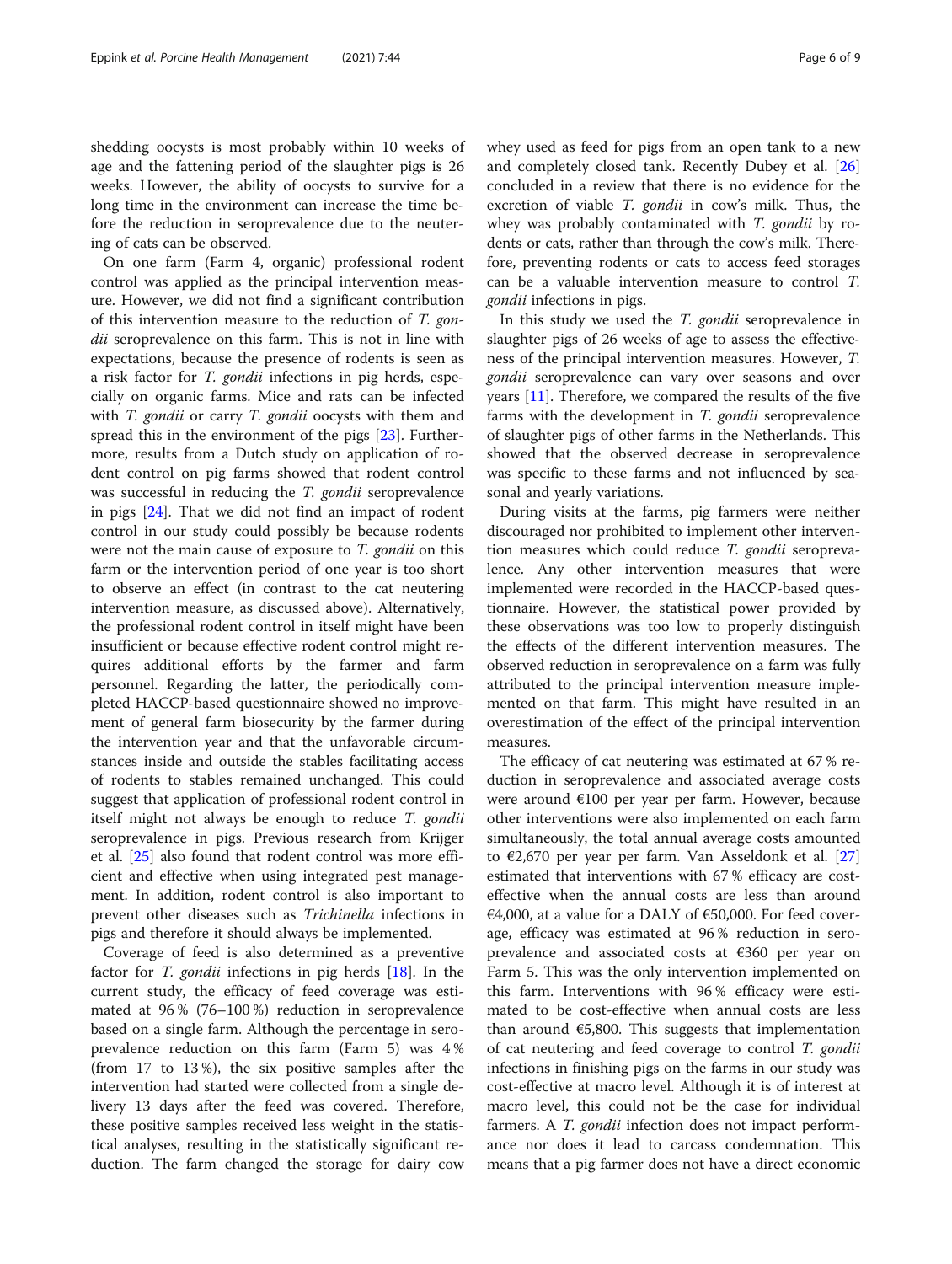benefit from implementing interventions to control T. gondii infection in pigs. However, livestock producers also base farm decisions on values, motivations, social influences and behavioral factors [\[28](#page-8-0)]. Van Wagenberg et al. [[29](#page-8-0)] concluded that many Dutch pig producers had knowledge about risk sources for and consequences of T. gondii infections in pigs, but that the public health impact and risks of T. gondii infections in pigs were not yet common knowledge among all Dutch pig producers. Reducing such behavioral barriers could induce pig producers to implement interventions to control T. gondii infections in pigs.

#### Conclusions

This study showed that it is possible to reduce the T. gondii within-farm seroprevalence on pig farms by auditing for the presence of specific  $T$ . gondii risk factors followed by intervention to reduce these risk factors.

#### Materials and methods

#### Study design and selection of farms

The presence of antibodies against *T. gondii* was determined by blood samples from pigs of approximately 26 weeks of age slaughtered at three Dutch slaughterhouses [[11,](#page-8-0) [30\]](#page-8-0). Pigs originated from conventional and organic farms in the Netherlands and Belgium. According to the sampling scheme for determination of antibodies to T. *gondii* [[11\]](#page-8-0), a minimum of one and a maximum of six serum samples were taken at slaughter from every delivery of pigs. These samples were tested for the presence of anti-T. gondii antibodies using the PrioCHECK™ Toxoplasma Antibody ELISA (Thermo Fisher Scientific Prionics B.V., Lelystad The Netherlands). A cut-off of 20 % positivity (PP) was used to classify serum samples as positive, as recommended by the manufacturer.

Selection of farms to participate in the intervention study occurred dynamically from July 2017 to April 2018. A farm was selected when in this period it had:

- an estimated within-farm seroprevalence of 10 % or higher, which was estimated monthly from the serological data of the previous 12 months using a Bayesian approach in which we accounted for imperfect diagnostic testing [[31](#page-8-0)],
- a minimum of six deliveries in the previous running year,
- the willingness to provide researchers access to the farm and pig stables at least twice.

In this study we used a cross-over trial, with each farm acting as its own control. The cross-over date was the start of the implementation of the intervention measure. The control period was the one year prior to the crossover date and the intervention period the one year after

the cross-over date to control for potential seasonal effects.

#### Interventions

After selection, farms received an initial farm visit. During this visit, the control situation was assessed by a researcher, which included a visual inspection of the outside and inside of the pig stables. For this assessment, a questionnaire was set up. This questionnaire was based on the Hazard Analysis Critical Control Points (HACC P) framework of Kijlstra et al. [[14](#page-8-0)], used to identify the most important control measures to prevent, reduce or control the introduction and spread of T. gondii on organic pig farms. The questionnaire gathered information about the status of the following topics related to risk factors for T. gondii infections in pigs: general farm biosecurity, supply of pigs, outdoor access, presence of cats, feed and water supply and pest control and prevention. On each topic the farm was scored, with a higher score indicating a lower risk for introduction and spreading of T. gondii infections.

At the end of the initial visit, the intervention strategy to be implemented on the farm was selected together with the farmer. This intervention strategy differed between farms, each farmer implemented a specific combination of intervention measures best fitting to their farm situation. For each farm, one principal intervention measure was selected at the end of the initial farm visit. The principal intervention measures implemented in this study were:

- Cat neutering: all cats present at the farm were spayed or neutered by a local veterinarian in cooperation with a NGO to prevent the birth of kittens. During their lifetime cats get usually infected once with T. gondii and, during this infection, they shed T. gondii oocysts in the environment through their feces for only a relative short period of time.
- Professional rodent control: professional rodent control was implemented to reduce the number of potentially infected rodents present on the farm that could spread T. gondii oocysts.
- Feed coverage: pig feed was structurally covered to prevent access of cats and rodents to reduce the presence of T. gondii oocysts in feed.

The cross-over date of a selected farm was the date on which the principal intervention measure was actually implemented on that farm. For example, Farm 1 was visited for the first time on 14 July 2017. Neutering of the cats present at the farm was selected as principal intervention measure for this farm. Neutering took place on 25 August 2017, therefore this date was the cross-over date for Farm 1. The total study period for this farm ran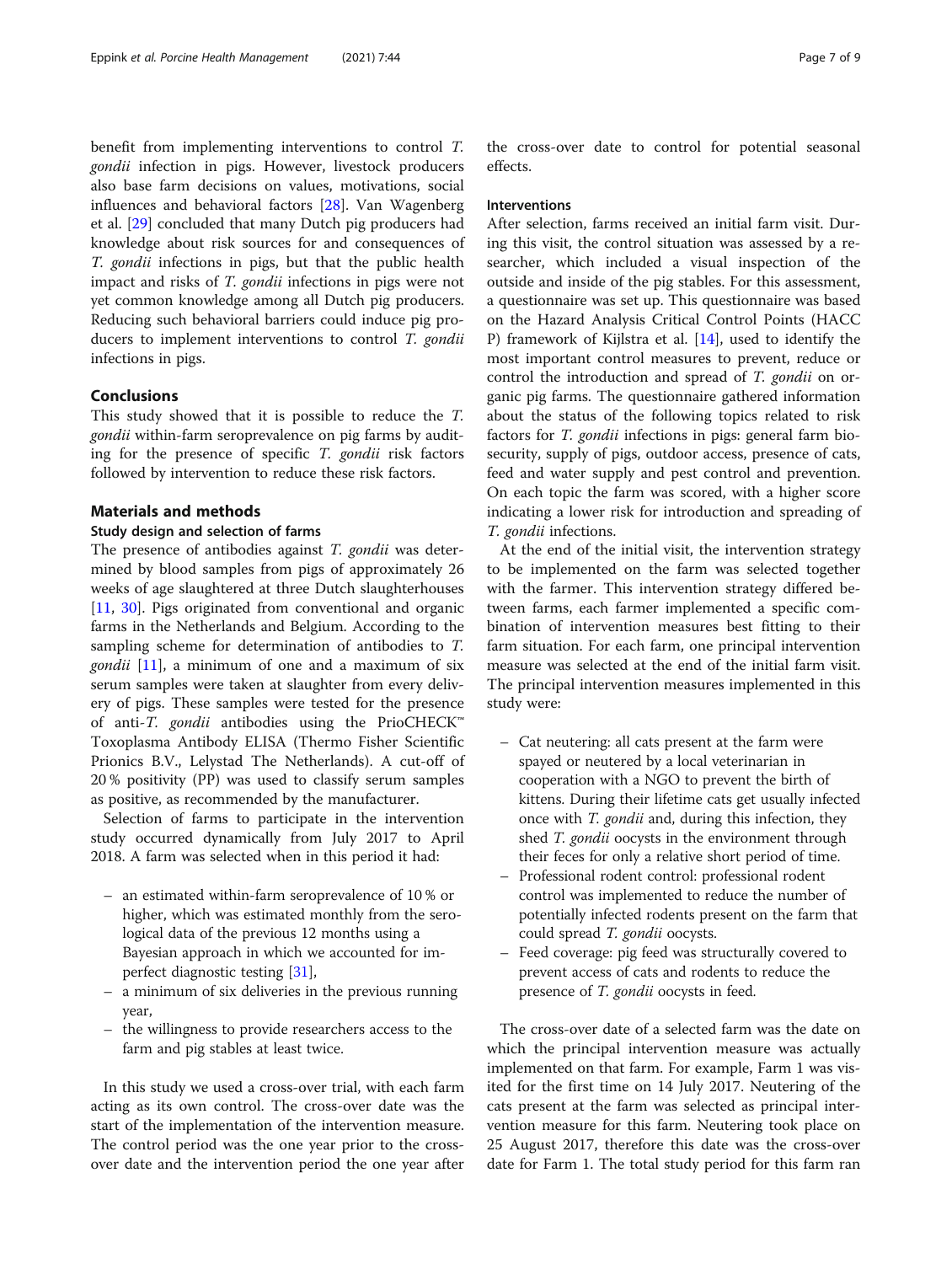<span id="page-7-0"></span>from 25 to 2016 to 25 August 2018, with 25 August 2016 to 25 August 2017 as control period and 25 August 2017 to 25 August 2018 as the intervention period.

Selected farms were contacted every quarter during the intervention period to assess the progress on the implementation and the expenses of implemented intervention measures. In 60 % of the cases this assessment was done during a farm visit. The remaining assessments were performed through telephone interviews with the farmer. Progress was assessed using the same HACCPbased questionnaire as used in the initial visit. This provided the opportunity to follow the combination of intervention measures (by improvement on points scored for the different topics) implemented at each farm during the intervention period.

A standardized cost statement template was used to register the farmer's initial one-off expenses  $(\epsilon)$  and oneoff number of hours (labor) needed for implementation of each intervention measure, as well as the monthly expenses ( $\varepsilon$ /month) and monthly amount of labor (hours/ month) for running this intervention measure. Own labor costs were valuated at  $\epsilon$ 28.31 per hour [\[30\]](#page-8-0). Depreciation, maintenance and interest rates from Blanken et al. [[32\]](#page-8-0) were used to estimate the annual costs related to the initial expenses. Depreciation was set at 20.0 % for neutering of cats (assuming neutering is needed every 5 years), 10.0 % for rattraps, boots and boot cleaners, and new doors, 5.0 % for the whey silo, and 2.5 % for the trench silo floor. Maintenance costs were set at 1.3 % for all intervention measures under study, except 0.0 % was used for cat neutering. Annual interest rate was set at 3.5 %.

#### Statistical analysis

The odds ratios (OR) of principal intervention measures were estimated using binomial regression in a Bayesian framework as the exponent of the regression parameter (i.e.,  $Exp[\beta]$ ). The number of positive samples in a delivery  $p_i$  were considered 'successes' and the number of samples examined as binomial total. The success-rate  $p_i$ for principal intervention measure  $i$  was modelled as

$$
logit(p_i) = \beta_{0,i} + \beta_{1,i} \times Int_i
$$
\n(1)

where  $β$ <sub>0</sub> is the intercept,  $β$ <sub>1,i</sub> the parameter indicating the effect of principal intervention measure  $i$ , and  $Int_i$  an assertion-factor to indicate to what extent the principal intervention measure i could have asserted an effect on the seroresponse at slaughter. When principal intervention measure *i* had not yet started, then  $Int_i=0$ . If principal intervention measure *i* had started, then  $Int_i$  was calculated as the number of finishing days between start date of the principal intervention measure  $i$  and the slaughter date, divided by the baseline length of finishing of 111 days [[2\]](#page-8-0). The proportion was maxed at 1. This approach was chosen to account for the delay in the ability to measure the effect of the intervention at slaughter. An intervention starting the day before slaughter  $(Int<sub>i</sub>=$ 1/111) had a lower probability of asserting an effect on the antibody levels at slaughter compared to one having started before fattening  $(Int_i=1)$ .

Model (1) was analyzed separately for each of the three principal intervention measures, neutering of cats (three farms), professional rodent control (one farm), and feed coverage (one farm). Analyses were done in R, using the package rJAGS (JAGS version 4.3.0). All priors were specified to be vague (normal distributions with  $\mu = 0$  and precision = 0.0001) in an attempt to have the posterior distribution be influenced mostly by the collected data. Five Markov Chains were run simultaneously for 100,000 iterations with randomly chosen initial values, the first 1,000 iterations were discarded for burn in and the chain stability was monitored by examining the trace plots [[33](#page-8-0)].

#### Supplementary Information

The online version contains supplementary material available at [https://doi.](https://doi.org/10.1186/s40813-021-00223-0) [org/10.1186/s40813-021-00223-0.](https://doi.org/10.1186/s40813-021-00223-0)

Additional file 1: Figure S1. Pictures of farm situation on Farm 1. Figure S2. Pictures of rodent surveillance cameras on Farm 4. Figure **S3.** Pictures of farm situation on Farm 5.

Additional file 2: Table S1. HACCP-based questionnaire and Pig Pointer.

#### Acknowledgements

The authors sincerely thank all farmers, pest managers, veterinarians and the Dutch foundation stray and feral cats for their cooperation.

#### Authors' contributions

Conceptualization, D.M.E., M.B. and H.J.W.; methodology, D.M.E. and M.B.; formal analysis, D.M.E., M.B., C.P.A.v.W. and M.A.P.M.v.A.; investigation, D.M.E and I.M.K; writing—original draft preparation, D.M.E, M.B. and H.J.W.; writing—review and editing, I.M.K, M.S., J.W.B.vd.G., C.P.A.v.W. and M.A.P.M.v.A.; visualization, D.M.E., M.B. and H.J.W.; supervision, H.J.W.; project administration, H.J.W.; funding acquisition, M.B. and H.J.W. The author(s) read and approved the final manuscript.

#### Funding

This research was part of the project "Toxoplasma infections in pigs: a system for risk based monitoring in the pork production chain" within the publicprivate partnership "One Health for Food" in The Netherlands. The research was co-funded by the Vion Food Group and the Dutch Ministry of Economic Affairs.

#### Availability of data and materials

All data generated or analysed during this study are included in this published article [and its supplementary information files].

#### **Declarations**

Ethics approval and consent to participate Not applicable.

#### Consent for publication

Not applicable.